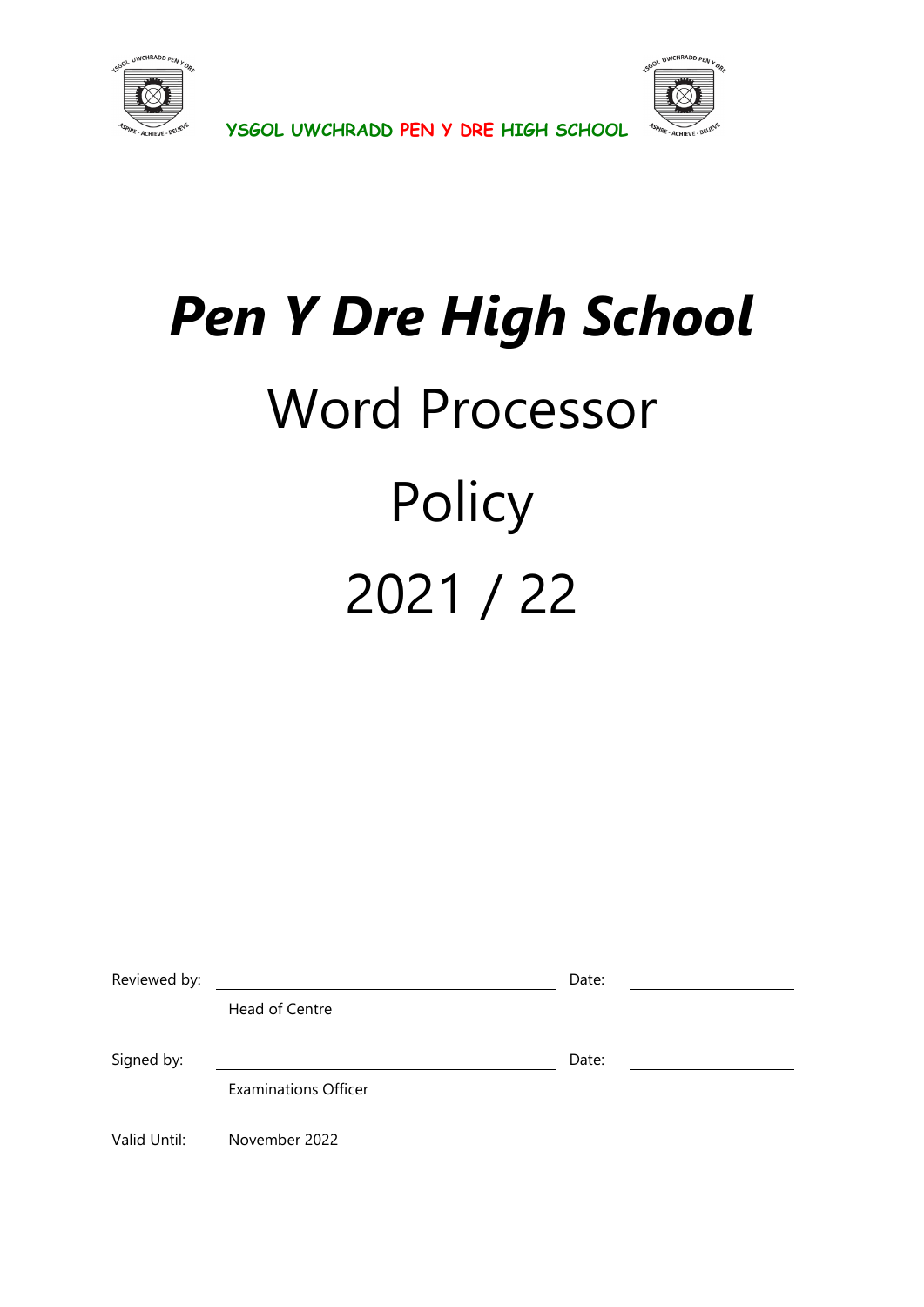This policy is updated annually on the publication of JCQ regulations and guidance documents, **Access Arrangements and Reasonable Adjustments** and **Instructions for Conducting Examinations**.

A word processor cannot be granted because:

- a candidate prefers to type rather than write
- can work faster on a keyboard
- they use a laptop or tablet at home.

#### **Allowing the Use of Word Processors in Examinations - Pupils with SpLD**

Pupils will be allowed to use a laptop or tablet in examinations under the following conditions:

- They have a diagnosed learning difficulty which has a substantial and long term adverse effect on their ability to write legibly;
- A need has been established and its use is recommended by an Educational Psychologist / specialist assessor approved by the School.
- A candidate has been using the laptop or tablet as their normal way of working in any subject where they intend to use a laptop or tablet in an examination and has had specific practice and rehearsal in the use of a laptop or tablet under examination conditions (e.g. in mock exams).

### **Allowing the Use of Word Processors in Examinations - Pupils without SpLD**

The use of a word processor must reflect the candidate's normal way of working (in the classroom, mock examinations, school tests) within the centre and be appropriate to their needs.

Only candidates with the following conditions who would benefit from the use of a word processor may be considered:

- a medical condition affecting the speed or legibility of handwriting;
- a physical disability affecting the speed or legibility of handwriting;
- a sensory impairment;
- illegible handwriting;
- planning and organisational problems when writing by hand;
- temporary medical condition e.g. broken arm.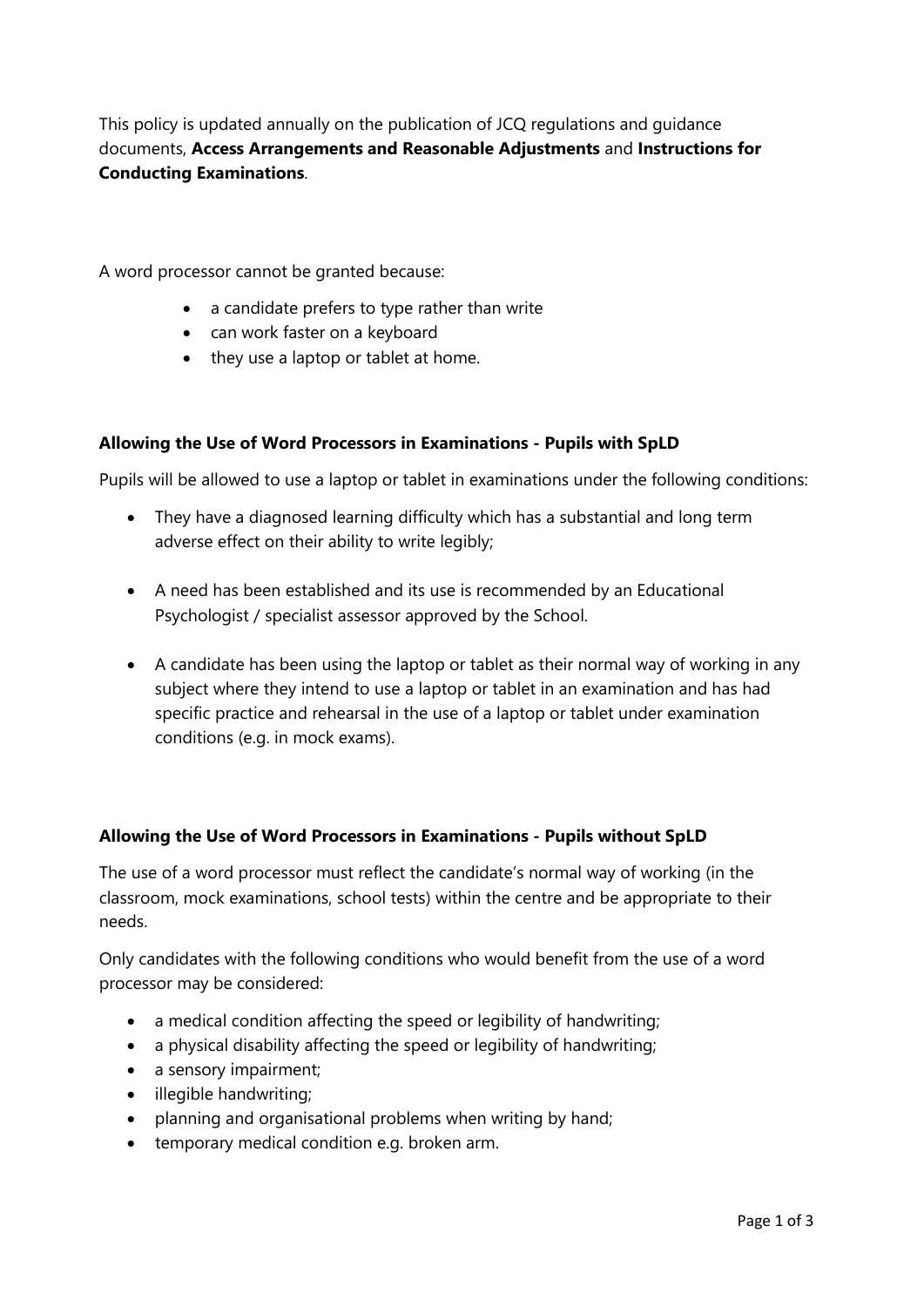Where the use of a word processor in examinations/assessments meets JCQ criteria, we will:

- Provide a word processor with the spelling and grammar check facility/predictive text disabled (switched off) to a candidate where it is their normal way of working within the centre and is appropriate to their needs
- Acknowledge that controlled assessment or coursework can normally be completed on word processors unless prohibited by the specification
- Permit a candidate using a word processor in an examination to type certain questions, i.e. those requiring extended writing, and handwrite shorter answers
- Ensure that a signed JCQ word processor cover sheet is completed and attached to the candidate's word-processed script before despatching to the examiner or awarding body.

# **Provision of Laptop or tablets to Exam Candidates**

We will ensure that JCQ regulations are strictly adhered to and provide a laptop from the Examinations Officer only according to the following regulations.

A word processor:

- must be used as a type-writer, not as a database, although standard formatting software is acceptable;
- must have been cleared of any previously stored data, as must any portable storage medium used. An unauthorised memory stick must not be used by a candidate. Where required, the centre must provide a memory stick to the candidate, which is cleared of any previously stored data;
- must be in good working order at the time of the examination;
- must be accommodated in such a way that other candidates are not disturbed and cannot read the screen. Where a candidate using a word processor is accommodated in another room, a separate invigilator will be required;
- must either be connected to a printer so that a script can be printed off, or have the facility to print from a portable storage medium. This must be done after the examination is over. The candidate must be present to verify that the work printed is his or her own. Word processed scripts must be attached to any answer booklet which contains some of the answers;
- must be used to produce scripts under secure conditions, otherwise they may be refused;
- must not be used to perform skills which are being assessed;
- must not be connected to an intranet or any other means of communication;
- must not give the candidate access to other applications such as a calculator (where prohibited in the examination), spreadsheets etc;